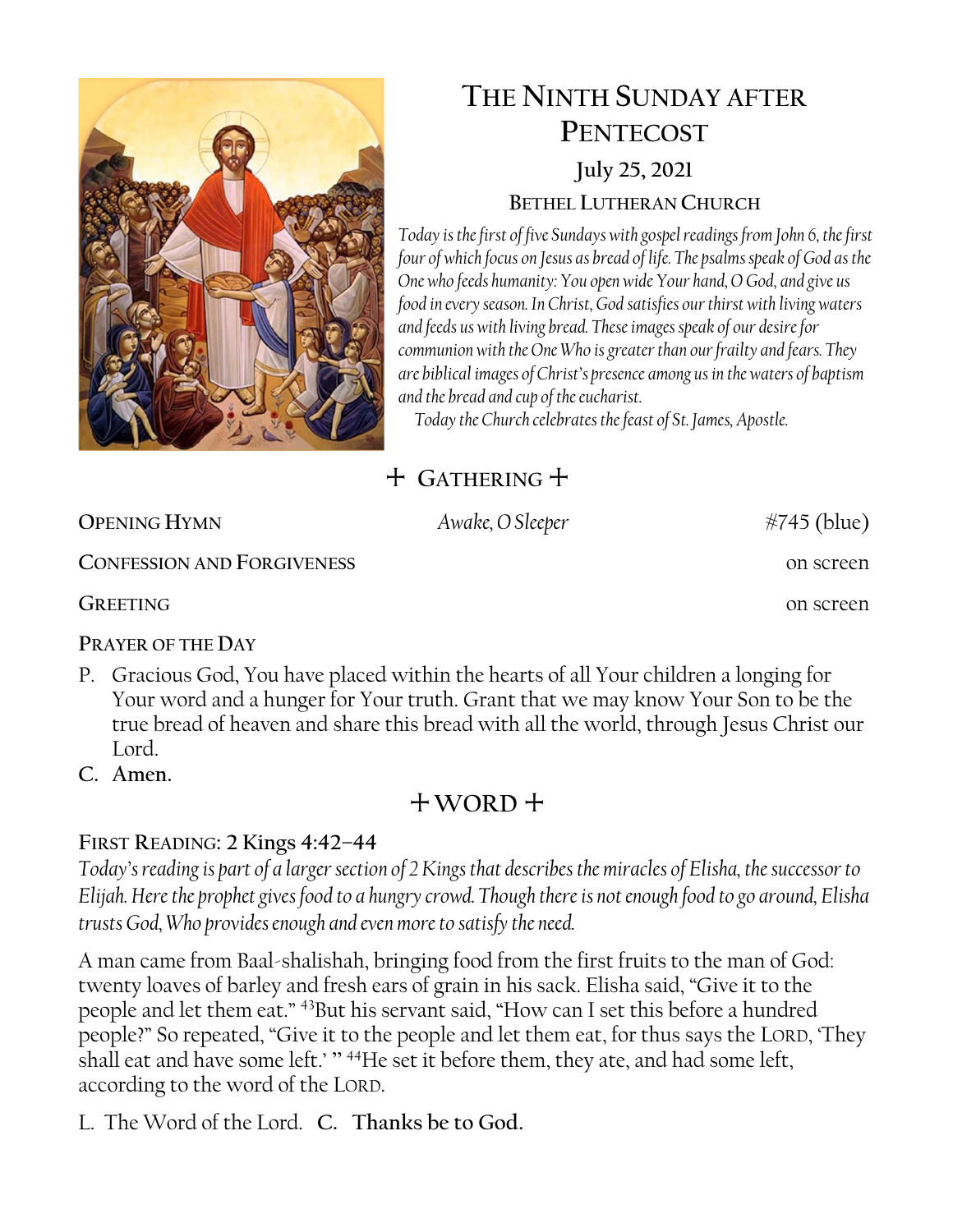### **PSALM 145:10-19**

All Your works praise You, O LORD, and Your faithful servants bless You. **<sup>11</sup>They make known the glory of Your kingdom and speak of Your power;** <sup>12</sup>that the peoples may know of Your power and the glorious splendor of Your kingdom. **<sup>13</sup>Your kingdom is an everlasting kingdom; Your dominion endures through-out all ages.**  <sup>14</sup>The LORD is faithful in all His words and merciful in all His deeds. **<sup>15</sup>The LORD upholds all those who fall; He lifts up those who are bowed down.** <sup>16</sup>The eyes of all wait upon You, O LORD, and You give them their food in due season. **<sup>17</sup>You open wide Your hand and satisfy the needs of every living creature.**  <sup>18</sup>The LORD is righteous in all His ways and loving in all His works. **<sup>19</sup>The LORD is near to those who call upon Him, to all who call upon Him faithfully.**

## **SECOND READING: Ephesians 3:14–21**

*We have been rooted and grounded in the love of Christ, which surpasses all human knowledge. Because Christ dwells in our hearts, our lives are continuously strengthened and empowered by the ongoing presence of the Spirit.*

For this reason I bow my knees before the Father, <sup>15</sup>from Whom every family in heaven and on earth takes its name. <sup>16</sup>I pray that, according to the riches of His glory, He may grant that you may be strengthened in your inner being with power through His Spirit, <sup>17</sup> and that Christ may dwell in your hearts through faith, as you are being rooted and grounded in love. <sup>18</sup>I pray that you may have the power to comprehend, with all the saints, what is the breadth and length and height and depth, <sup>19</sup>and to know the love of Christ that surpasses knowledge, so that you may be filled with all the fullness of God.

<sup>20</sup>Now to Him Who by the power at work within us is able to accomplish abundantly far more than all we can ask or imagine, <sup>21</sup>to Him be glory in the church and in Christ Jesus to all generations, forever and ever. Amen.

L. The Word of the Lord. **C. Thanks be to God**

**GOSPEL ACCLAMATION** page 83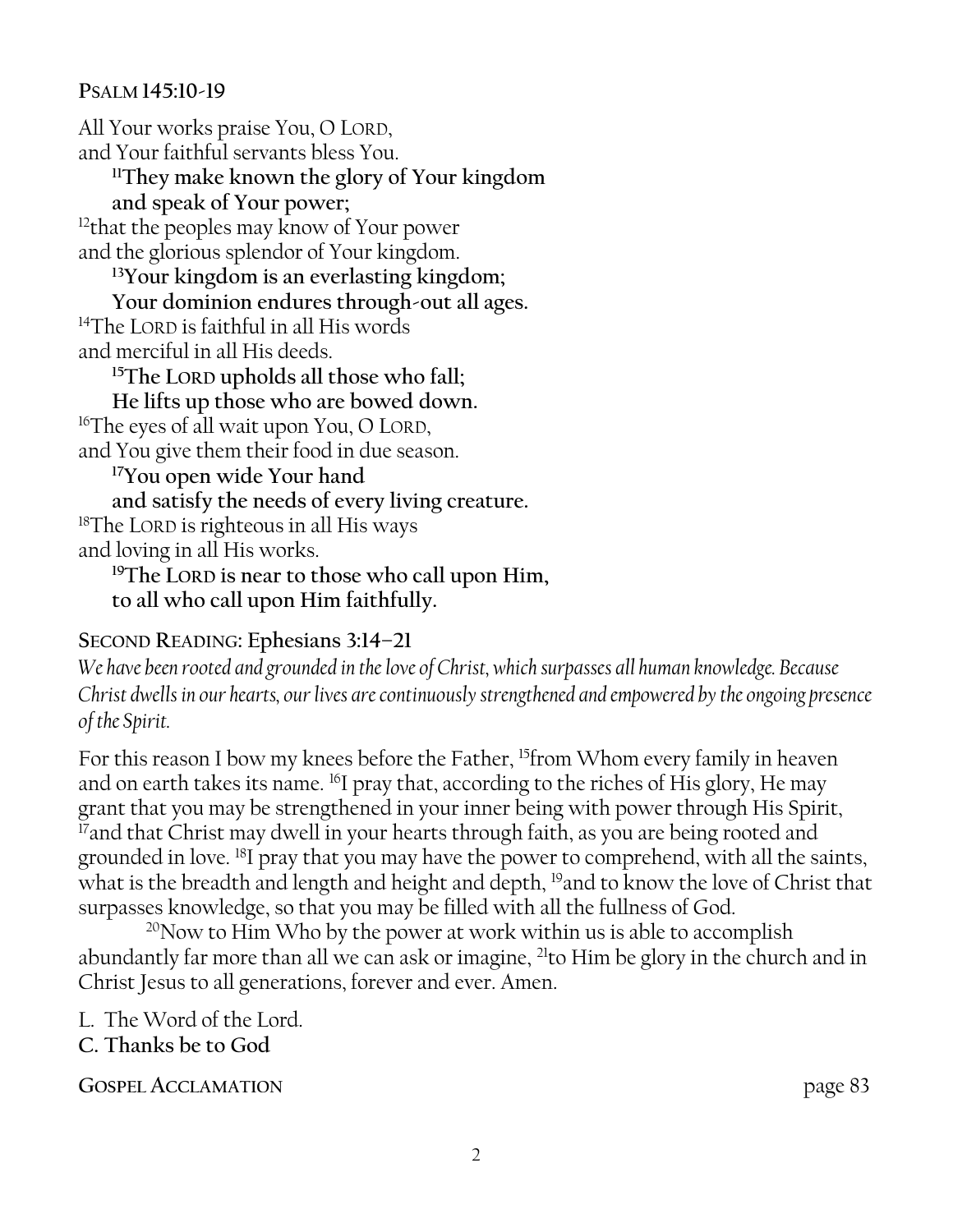## HOLY GOSPEL: St. **John 6:1–21**

*In John's gospel, the miracles of Jesus are called "signs,*" *because they reveal the true character of God. As such, they remain within the mystery of God and cannot be brought under human control.*

## **C. Glory to You, O Lord.**

Jesus went to the other side of the Sea of Galilee, also called the Sea of Tiberias. <sup>2</sup>A large crowd kept following Him, because they saw the signs that He was doing for the sick. <sup>3</sup> Jesus went up the mountain and sat down there with His disciples. <sup>4</sup>Now the Passover, the festival of the Jews, was near. <sup>5</sup>When He looked up and saw a large crowd coming toward Him, Jesus said to Philip, "Where are we to buy bread for these people to eat?" <sup>6</sup>He said this to test him, for He Himself knew what He was going to do. <sup>7</sup>Philip answered Him, "Six months' wages would not buy enough bread for each of them to get a little." <sup>8</sup>One of His disciples, Andrew, Simon Peter's brother, said to Him, <sup>9</sup>"There is a boy here who has five barley loaves and two fish. But what are they among so many people?"

<sup>10</sup>Jesus said, "Make the people sit down." Now there was a great deal of grass in the place; so they sat down, about five thousand in all. <sup>11</sup>Then Jesus took the loaves, and when He had given thanks, He distributed them to those who were seated; so also the fish, as much as they wanted. <sup>12</sup>When they were satisfied, He told His disciples, "Gather up the fragments left over, so that nothing may be lost." <sup>13</sup>So they gathered them up, and from the fragments of the five barley loaves, left by those who had eaten, they filled twelve baskets. <sup>14</sup>When the people saw the sign that He had done, they began to say, "This is indeed the prophet Who is to come into the world."

<sup>15</sup>When Jesus realized that they were about to come and take Him by force to make Him king, He withdrew again to the mountain by Himself.

<sup>16</sup>When evening came, His disciples went down to the sea, <sup>17</sup>got into a boat, and started across the sea to Capernaum. It was now dark, and Jesus had not yet come to them. <sup>18</sup>The sea became rough because a strong wind was blowing. <sup>19</sup>When they had rowed about three or four miles, they saw Jesus walking on the sea and coming near the boat, and they were terrified. <sup>20</sup>But He said to them, "It is I; do not be afraid." <sup>21</sup>Then they wanted to take Him into the boat, and immediately the boat reached the land toward which they were going.

P. The Gospel of the Lord. **C. Praise to You, O Christ.**

| <b>SERMON</b>                          |                             |               |
|----------------------------------------|-----------------------------|---------------|
| HYMN OF THE DAY                        | Break Now the Bread of Life | $\#235$ (grn) |
| THE APOSTLES' CREED                    |                             | page 85       |
| BLESSING OF FAREWELL FOR RACHEL WOLLUM |                             |               |
| <b>SHARING THE PEACE OF THE LORD</b>   |                             |               |
| <b>ANNOUNCEMENTS</b>                   |                             |               |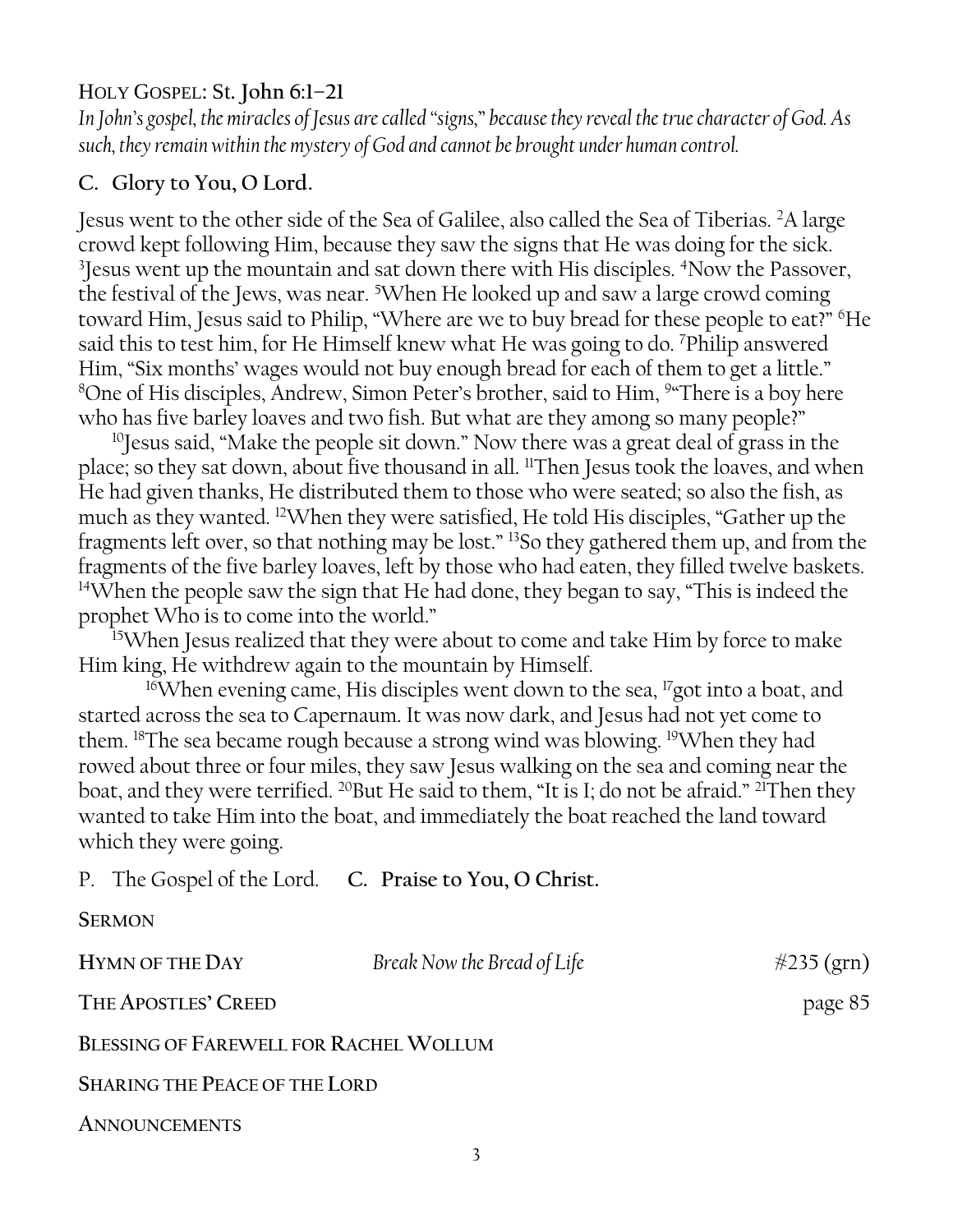# + PRAYER +

**OFFERING/OFFERTORY**



**OFFERTORY PRAYER**

- P. Merciful Father,
- **C. we offer with joy and thanksgiving what You have first given us – our selves, our time, and our possessions, signs of Your gracious love. Receive them for the sake of Him Who gave Himself for us, Jesus Christ our Lord. Amen.**

**PRAYERS OF THE CHURCH**

**THE LORD'S PRAYER** page 97

# + **SENDING** +

**BENEDICTION**

- P. Jesus is the vine and we are the branches. May you be rooted and grounded in His love. Almighty God, Father,  $+$  Son, and Holy Spirit, bless you now and forever.
- **C. Amen**

**CLOSING HYMN** *Let Us Talents and Tongues Employ* #754(blue)

**DISMISSAL** 

- P. Go in peace to love and serve the Lord.
- **C. Thanks be to God.**

## **THOSE WHO SERVE:**

| Ministers: All the People of God Presider: Pastor Ellen Munter |                                          |
|----------------------------------------------------------------|------------------------------------------|
| Musician: Lou Knutson                                          | Reader: Sara Wollum                      |
| Camera: Josh Sumption                                          | Projection: James Kamrath/Kendon Knutson |
|                                                                | Katie Munter/Sara Wollum                 |

**Sound Room:** Ken Jeremiason and Jerome Bruns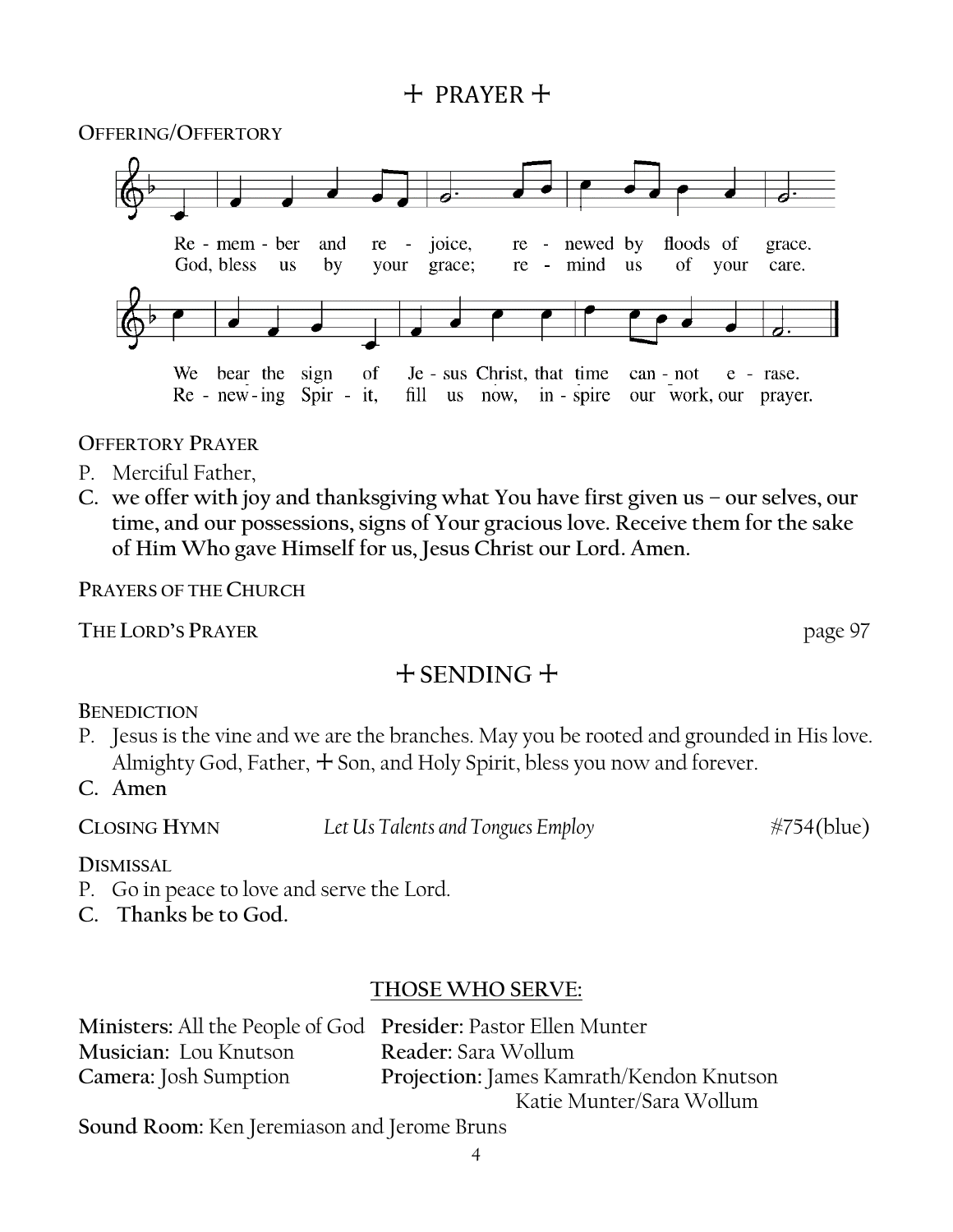## **How to reach us:**

Church Office: 507-296-4658 Pastor's House: 507-296-4558 Pastor's Cell: 507-828-1000(call or text) Pastor's email: pastormunter@gmail.com

Bethel email: bethel@bethelofporter.com Bethel web page: www.bethelofporter.com



Emily Morton, Angie Denelsbeck Anderson, Shirlee Gabbert, Bill and Karen Pohlen, Carol Moon, Gail Sumption,

# **July 11, 2021**

 General: \$1,380.00 (\$729.50 received through eGiving) Savings: \$1,000 in memory of Norma Dovre (\$925.00 for Digital Resources, \$50.00 for Organ, \$25.00 for Vacation Bible School)

# **July 18, 2021**

 General: \$925.50 (\$429.50 received through eGiving) Savings: \$75.00 in memory of Jean Dillon for Vacation Bible School.

# **A Feast of Grace**

Five loaves of bread. Two fish. Thousands of hungry people. Baskets and baskets of leftovers. Today's gospel is a story of startling juxtaposition and miraculous transformation.

It is a story in which God comes in the way God always does—in ordinary elements and imperfect circumstances. Jesus gathers up perceived scarcity, holds questions and fears of inadequacy, and turns meager offerings into a feast of grace for all. And there is enough enough for everyone to have as much as they could ever want, with plenty to spare. It's a feast that meets physical needs and nourishes physical bodies, and through the mystery of faith also unites the feasters with God and one another.

As we hear these words from John, we too are invited to this ordinary and holy feast. It's a feast that crosses time and space to welcome us in and to send us out. We too get to rejoice in the transformation that happens when we show up to worship, with hands open to receive and a deep hunger for new life.